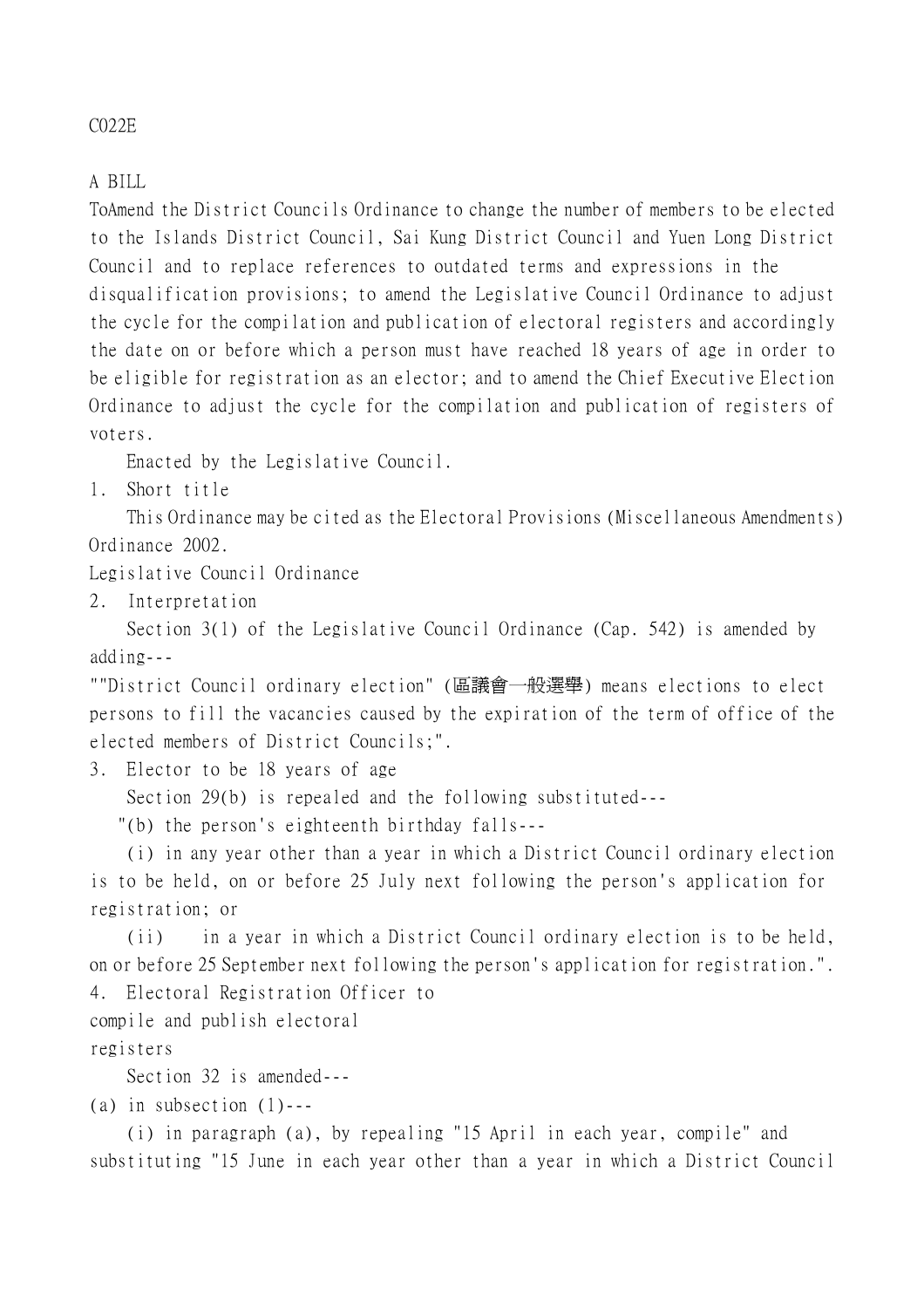ordinary election is to be held, compile and publish in accordance with regulations in force under the Electoral Affairs Commission Ordinance (Cap. 541)";

(ii) in paragraph (b), by repealing "25 May in each year" and substituting "25 July in each year other than a year in which a District Council ordinary election is to be held";

(b) by adding---

"(1A) The Electoral Registration Officer must---

(a) not later than 15 August in each year in which a District Council ordinary election is to be held, compile and publish in accordance with regulations in force under the Electoral Affairs Commission Ordinance (Cap. 541)---

(i) a provisional register of geographical constituencies; and

(ii) a provisional register of functional constituencies; and (b) not later than 25 September in each year in which a District Council ordinary election is to be held, compile and publish in accordance with regulations in force under the Electoral Affairs Commission Ordinance (Cap. 541)---

(i) a final register of geographical constituencies; and

(ii) a final register of functional constituencies.".

District Councils Ordinance

5. Disqualification of appointed members

Section 14 of the District Councils Ordinance (Cap. 547) is amended---

(a) in subsection  $(1)(g)$ , by repealing "composition with the person's creditors or a voluntary arrangement" and substituting "voluntary arrangement within the meaning of the Bankruptcy Ordinance (Cap. 6) with the person's creditors";

(b) in subsection (2), by repealing everything after "if" and substituting "the person is found under the Mental Health Ordinance (Cap. 136) to be incapable, by reason of mental incapacity, of managing and administering his or her property and affairs."; (c) in subsection (3), by repealing "person's unsoundness of mind has ceased" and substituting "person has become capable of managing and administering his or her property and affairs".

6. Disqualification of ex officio members

Section 19 is amended---

(a) in subsection (1)(g), by repealing "composition with the person's creditors or a voluntary arrangement" and substituting "voluntary arrangement within the meaning of the Bankruptcy Ordinance (Cap. 6) with the person's creditors";

(b) in subsection (2), by repealing everything after "if" and substituting "the person is found under the Mental Health Ordinance (Cap. 136) to be incapable, by reason of mental incapacity, of managing and administering his or her property and affairs."; (c) in subsection (3), by repealing "person's unsoundness of mind has ceased" and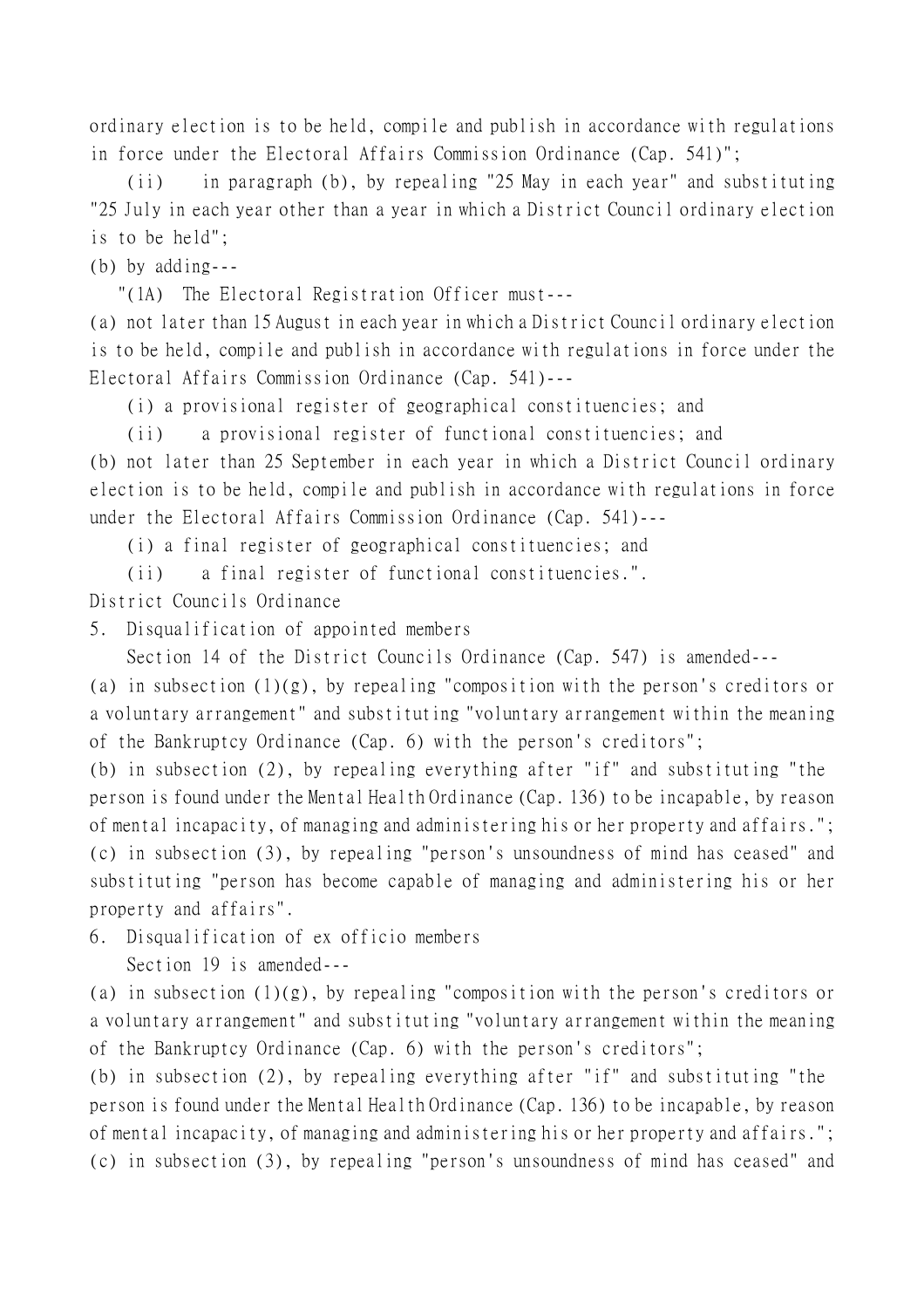substituting "person has become capable of managing and administering his or her property and affairs".

7. When person is disqualified from being nominated as a candidate and from being elected as an elected member

Section 21 is amended---

(a) in subsection  $(1)(i)$ , by repealing "composition with the person's creditors or a voluntary arrangement" and substituting "voluntary arrangement within the meaning of the Bankruptcy Ordinance (Cap. 6) with the person's creditors";

(b) in subsection  $(2)$ ---

(i) by repealing ", in accordance with the Mental Health Ordinance (Cap. 136), the Court has found the person to be of unsound mind and incapable of managing himself or herself and his or her affairs" and substituting "the person is found under the Mental Health Ordinance (Cap. 136) to be incapable, by reason of mental incapacity, of managing and administering his or her property and affairs";

(ii) by repealing "person's unsoundness of mind has ceased" and substituting "person has become capable of managing and administering his or her property and affairs";

(c) in subsection  $(3)$ ---

(i) by repealing ", in accordance with the Mental Health Ordinance (Cap. 136), the Court has found the person to be of unsound mind and incapable of managing himself or herself and his or her affairs" and substituting "the person is found under the Mental Health Ordinance (Cap. 136) to be incapable, by reason of mental incapacity, of managing and administering his or her property and affairs";

(ii) by repealing "person's unsoundness of mind has ceased" and substituting "person has become capable of managing and administering his or her property and affairs".

8. Disqualification of elected members

Section 24 is amended---

(a) in subsection  $(1)(g)$ , by repealing "composition with the person's creditors or a voluntary arrangement" and substituting "voluntary arrangement within the meaning of the Bankruptcy Ordinance (Cap. 6) with the person's creditors";

(b) in subsection (3), by repealing everything after "if" and substituting "the person is found under the Mental Health Ordinance (Cap. 136) to be incapable, by reason of mental incapacity, of managing and administering his or her property and affairs."; (c) in subsection (4), by repealing "person's unsoundness of mind has ceased" and substituting "person has become capable of managing and administering his or her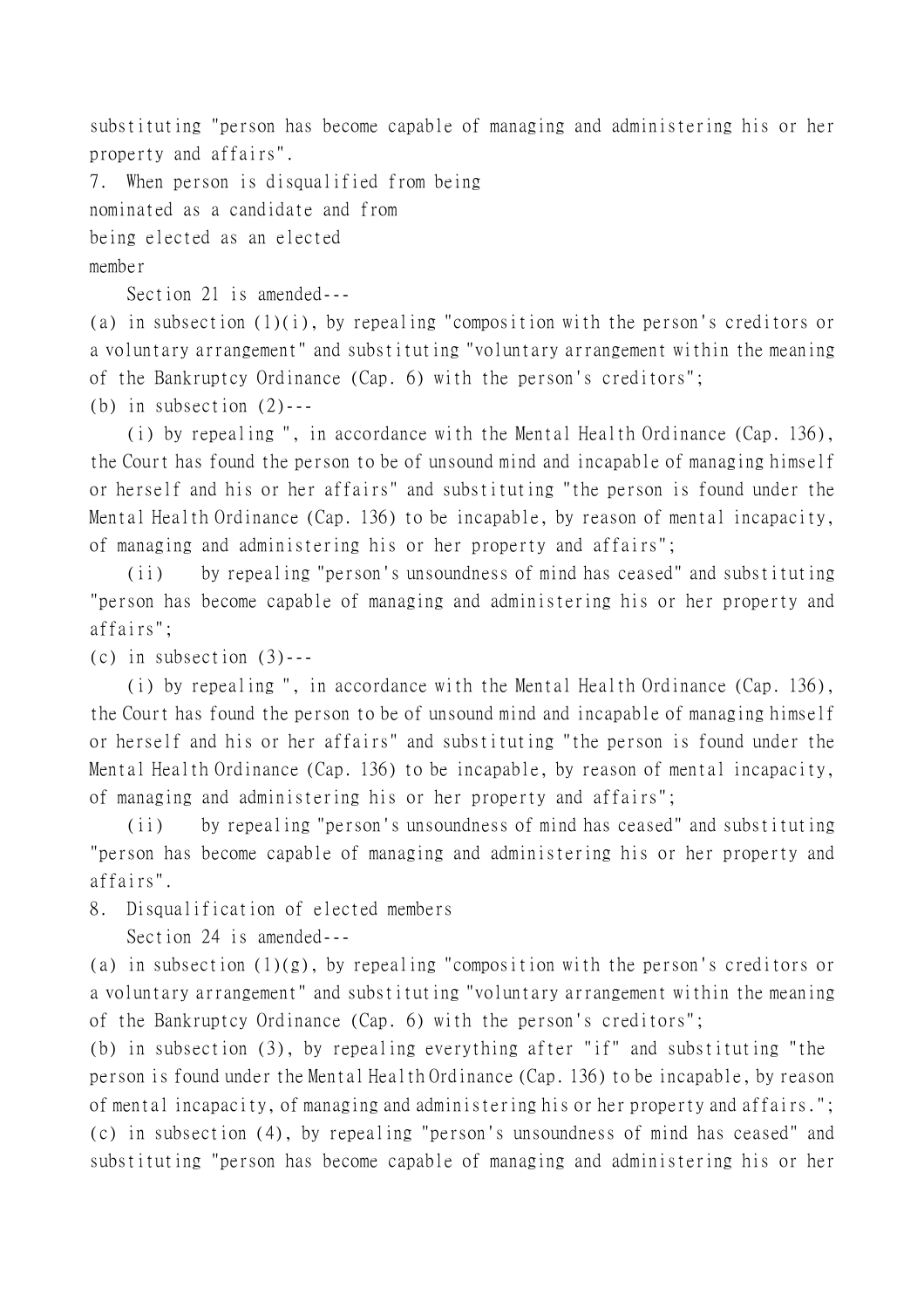property and affairs".

9. When an elector is disqualified

from voting at an election

Section 30(e) is amended by repealing everything after "is" and substituting "found under the Mental Health Ordinance (Cap. 136) to be incapable, by reason of mental incapacity, of managing and administering his or her property and affairs; or".

10. Schedule 3 amended

Schedule 3 is amended, in Part I---

(a) in item 10, in column 3, by repealing "7" and substituting "8";

(b) in item 13, in column 3, by repealing "17" and substituting "20";

(c) in item 18, in column 3, by repealing "23" and substituting "29".

Chief Executive Election Ordinance

11. Election Committee

The Schedule to the Chief Executive Election Ordinance (Cap. 569) is amended--- (a) in section  $11(1)$ ---

(i) in the definition of "existing functional constituencies final register", by repealing "32(1)" and substituting "32(1) or  $(1A)$ ";

(ii) in the definition of "existing geographical constituencies final register", by repealing "32(1)" and substituting "32(1) or (1A)";

(iii) in the definition of "subsector final register", by repealing "14(1)(b)" and substituting "14 $(1)(b)$  or  $(1A)(b)$ ";

(iv) in the definition of "subsector provisional register", by repealing  $"14(1)(a)"$  and substituting  $"14(1)(a)$  or  $(1A)(a)"$ ;

(v) by adding---

 ""District Council ordinary election" (區議會㆒般選舉) means elections to elect persons to fill the vacancies caused by the expiration of the term of office of the elected members of District Councils;";

(b) in section 14---

 $(i)$  in subsection  $(1)$ ---

(A) in paragraph (a), by repealing "30 November 2001 and not later than 15 April in each subsequent year" and substituting "15 June in each year other than a year in which a District Council ordinary election is to be held";

(B) in paragraph (b), by repealing "14 December 2001 and not later than 25 May in each subsequent year" and substituting "25 July in each year other than a year in which a District Council ordinary election is to be held";

(ii) by adding---

"(1A) The Electoral Registration Officer shall compile and publish in accordance